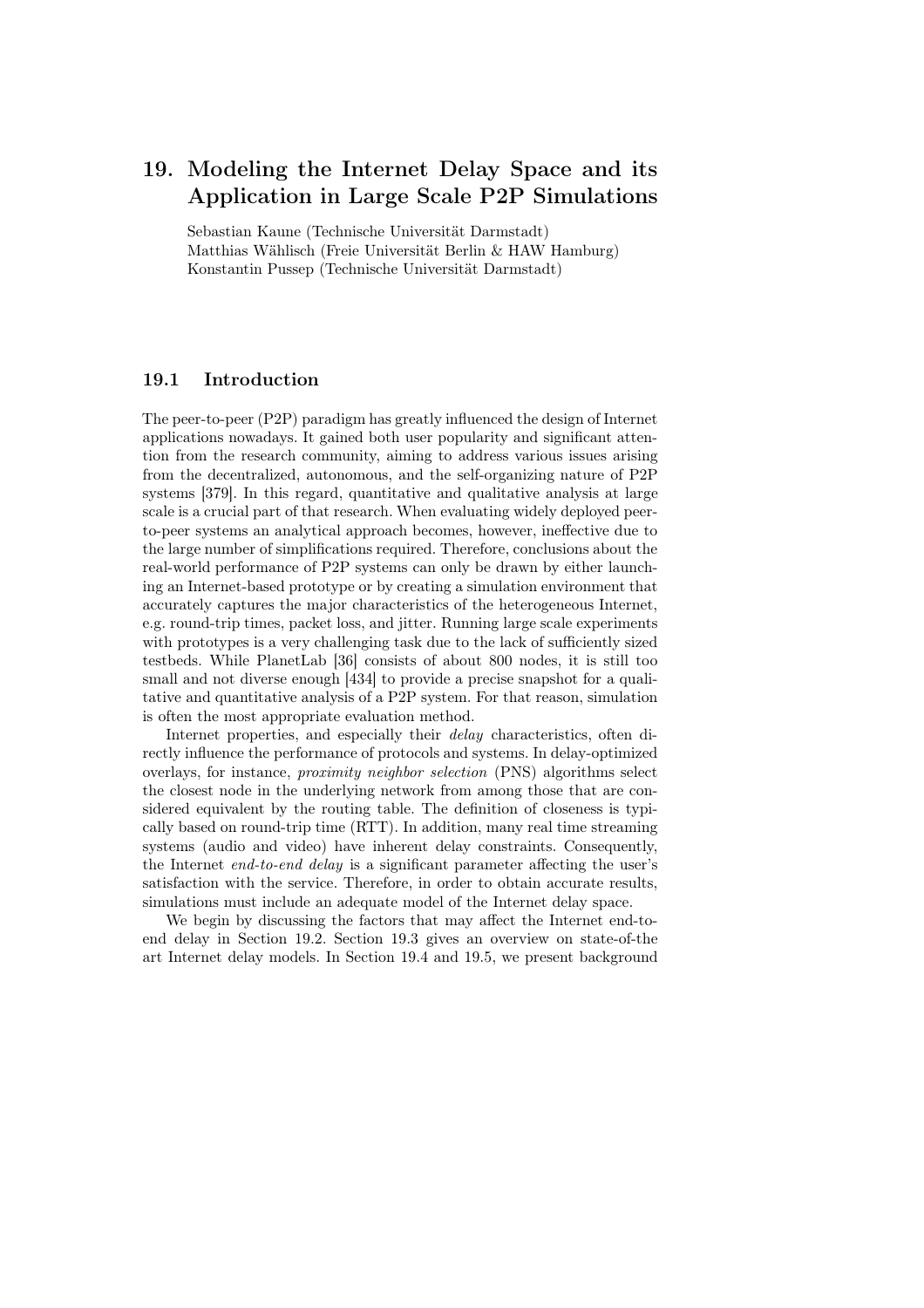information and details on a novel delay model, which we evaluate in Section 19.6. Concluding remarks are given in Section 19.7.

### 19.2 End-to-end Delay and Its Phenomena

In order to accurately model the Internet delay characteristics, the influencing entities and their inherent phenomena must be identified. We define the term *Internet end-to-end delay* as the length of time it takes for a packet to travel from the source host to its destination host. In more detail, this packet is routed to the destination host via a sequence of intermediate nodes. The Internet end-to-end delay is therefore the sum of the delays experienced at each hop on the way to the destination. Each such delay in turn consists of two components, a fixed and a variable component [68]. The *fixed* component includes the transmission delay at a node and the propagation delay on the link to the next node. The *variable* component, on the other side, includes the processing and queuing delays at the node.

Normally, end-to-end delays vary over time[410]. We denote this *delay variation* as *end-to-end delay jitter*. According to [126], there are three major factors that may affect the end-to-end delay variation: queueing delay variations at each hop along the Internet path; intra-domain multi-path routing, and inter-domain route alterations.

Thus, the main challenges in creating a Internet delay space model can be summarized as follows:

- The model must be able to predict lifelike delays and jitter between a given pair of end-hosts.
- The computation of delays must scale with respect to time.
- The model must have a compact representation.

We argue that the first requirement is subject to the geographical position of the sender and the receiver. First, the minimal end-to-end delay between two hosts is limited by the propagation speed of signals in the involved links which increases proportionally with the link length. Second, the state of the Internet infrastructure varies significantly in different countries. As long-term measurement studies reveal (cf. Sec. 19.4), jitter and packet loss rates are heavily influenced by the location of participating nodes. For example, the routers in a developing country are more likely to suffer from overload than those in a more economically advanced country.

#### *Asymmetric Delays*

The Internet end-to-end delay refers to the packet travel time from a source to its receiver. This one-way delay (OWD) will typically be calculated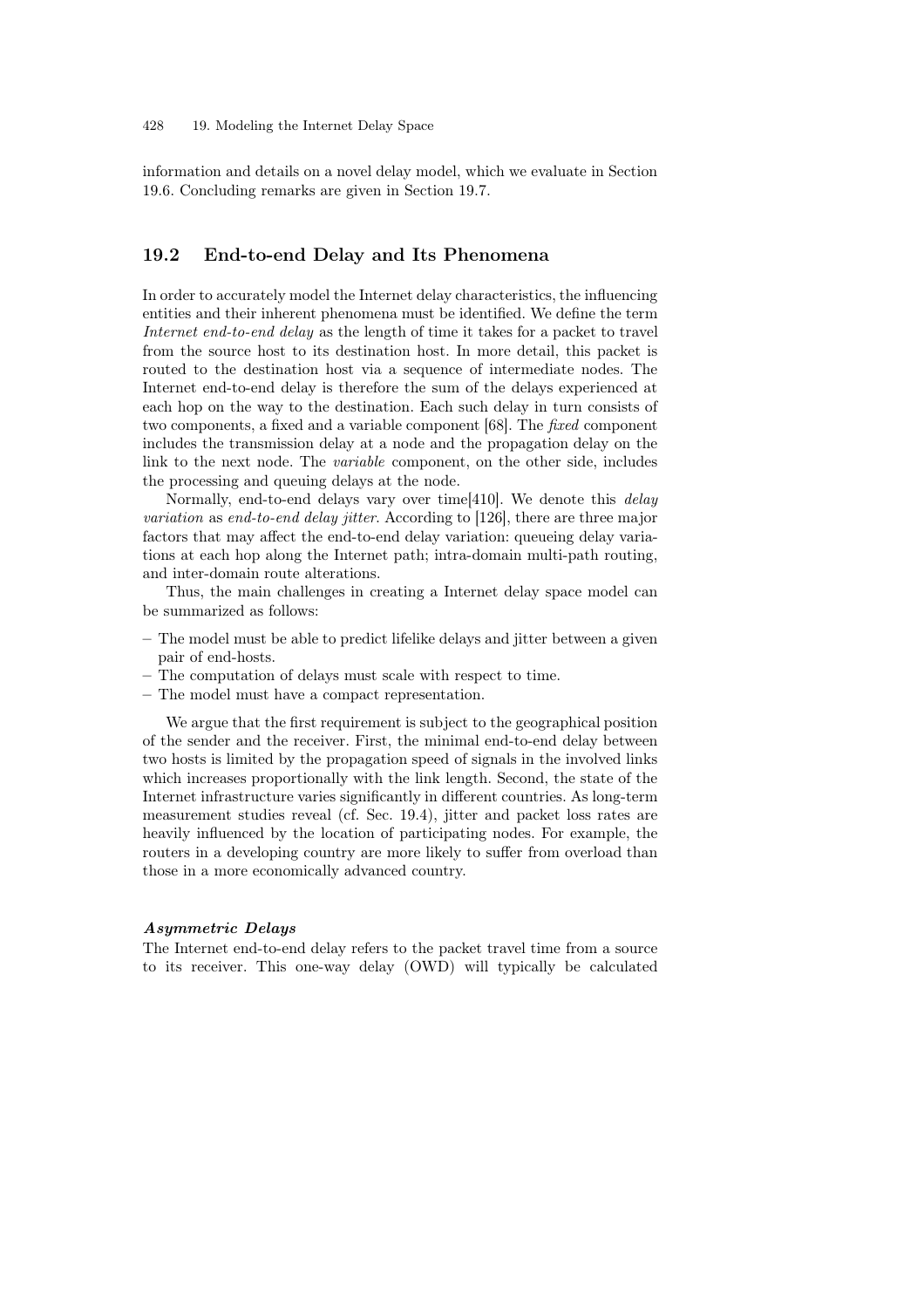by halving the measured RTT between two hosts, which consists of the forward and reverse portion. Such an estimation most likely holds true, if the path is symmetric. Symmetric paths, however, are not an obvious case. Radio devices, for instance, may experience inhomogeneous connectivity depending on coverage and interferences. Home users attached via ADSL possess inherently different up- and downstream rates. Independent of the access technology in use, Internet routing is generally *not symmetric*, i.e., intermediate nodes traversed from the source to the receiver may differ from the reverse direction. In the mid of 1996, Paxson revealed that 50 % of the virtual Internet paths are asymmetric [357]. Nevertheless, implications for the corresponding delays are not evident. Although router-level paths may vary, the forward and reverse OWD can be almost equal due to similar path lengths, router load etc.

Internet delay asymmetry has been studied in [354]. The authors show that an asymmetric OWD implies different forward and reverse paths. However, unequal router-level paths do not necessarily imply asymmetric delays [354]. An asymmetric OWD could be mainly identified for commercial networks compared to research and education backbones. It is worth noting that the end-to-end delay between two hosts within different autonomous systems (ASes) is significantly determined by the intra-AS packet travel time [512]. Combining the observations in [354] and [512] thus suggest that in particular delays between hosts located in different provider domains are poorly estimated by the half of RTT.

The approximation of the OWD by  $RTT/2$  may over- or underestimate the delay between two hosts. In contrast to the RTT, measuring the OWD is a more complex and intrinsic task as it requires the dedicated cooperation of the source as well as its receiver [416], [480]. Consequently, hosts cannot instantaneously discover the OWD. Protocols and applications therefore use the RTT, e.g., P2P applications while applying this metric for proximity neighbor selection. The modeling process of network structures which include end-toend delays should be aware of the asymmetric delay phenomena. Neglecting this Internet property seems reasonable when deployment issues allow for the simplification, or it is common practice in the specific context. Otherwise, the approximation is unreasonable.

In the following sections of this chapter, we will focus on geometric schemes to model the delay space. These approaches calculate the packet travel time based on the Euclidean distance of artificial network coordinates. Obviously, such models cannot account for delay asymmetry as the Euclidean distance between two points is symmetric per definition. Further, we often use the term delay as synonym for end-to-end or *one-way delay*.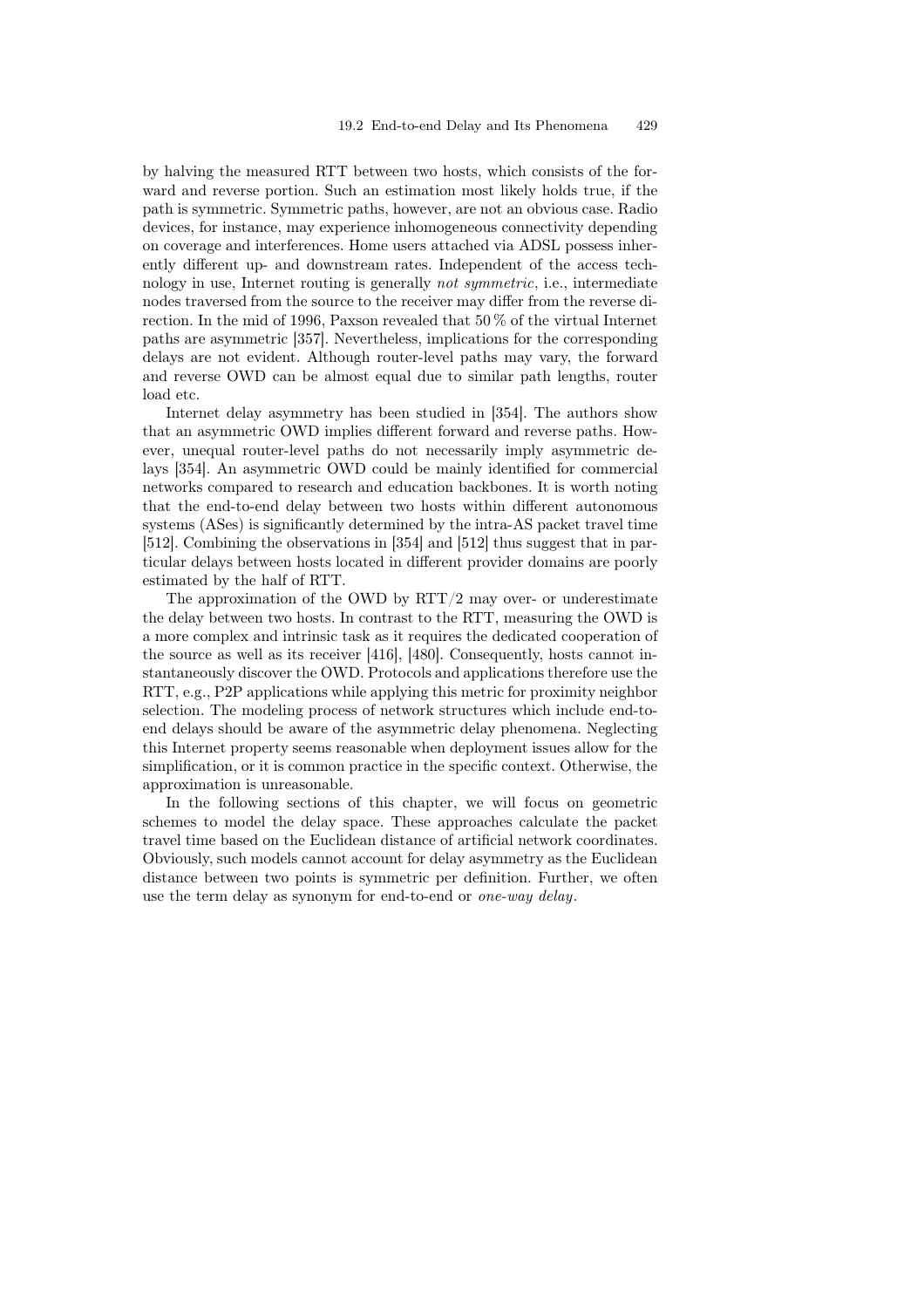# 19.3 Existing Models in Literature

Currently, there are four different approaches to obtaining an Internet delay model: analytical functions, the king method, topology generators, and Euclidean embedding. In this section, we will briefly discuss each of those approaches.

Analytical *function.* The simplest approach to predict delay is to randomly place hosts into an two-dimensional Euclidean space. The delay is then computed by an analytical function that uses as an input the distance between any two hosts, for example, the Euclidean distance. While this approach requires only simple run-time computations and does not introduce any memory overhead, it has one major drawback: it neglects the geographical distribution and locations of hosts on earth, which are needed for both the realistic modeling of lifelike delays  $(i)$  and jitter  $(ii)$ .

King method*.* The second approach uses the King tool [247] to compute the all-pair end-to-end delays among a large number (typically dozens of thousands) of globally distributed DNS servers. In more detail, each server is located in a distinct domain, and the measured delays therefore represent the Internet delay space among the edge networks [513]. Due to the quadratic time requirement for collecting this data, the amount of measured data is often limited. For example, [247] provides a delay matrix with 1740 rows/columns. This is a non-trivial amount of measurement data to obtain, but might be too less for huge P2P systems consisting over several thousands of nodes. To tackle this issue, a delay synthesizer may be used that uses the measured statistical data as an input in order to produce Internet delay spaces at a large scale [513]. Nevertheless, this synthesizer only produces static delays and neglect the delay variation.

Topology generators*.* The third approach is based on using artificial link delays assigned by topology generators such as Inet [232] or GT-ITM [511]. This scheme initially generates a topology file for a predefined number of nodes n. A strategy for the final computation of the end-to-end delay depends on the specific scenario and should consider two issues: (a) on-demand vs. precomputation and (b) the single-source path (SSP) vs. all-pair shortest path  $(ASP)$  problem<sup>1</sup>. In contrast to an on-demand calculation, a pre-calculation may reduce the overall computational costs if delays are required several times, but increases the memory overhead. The ASP problem, which causes high computational power and squares the memory overhead to  $O(n^2)$ , should be solved in the case that delays between almost all nodes are needed. It is sufficient to separately calculate the SSP, if only a small subset of nodes will be analyzed.

 $1$  We refer to the SSP and ASP problem as example for solving a routing decision for some or all nodes.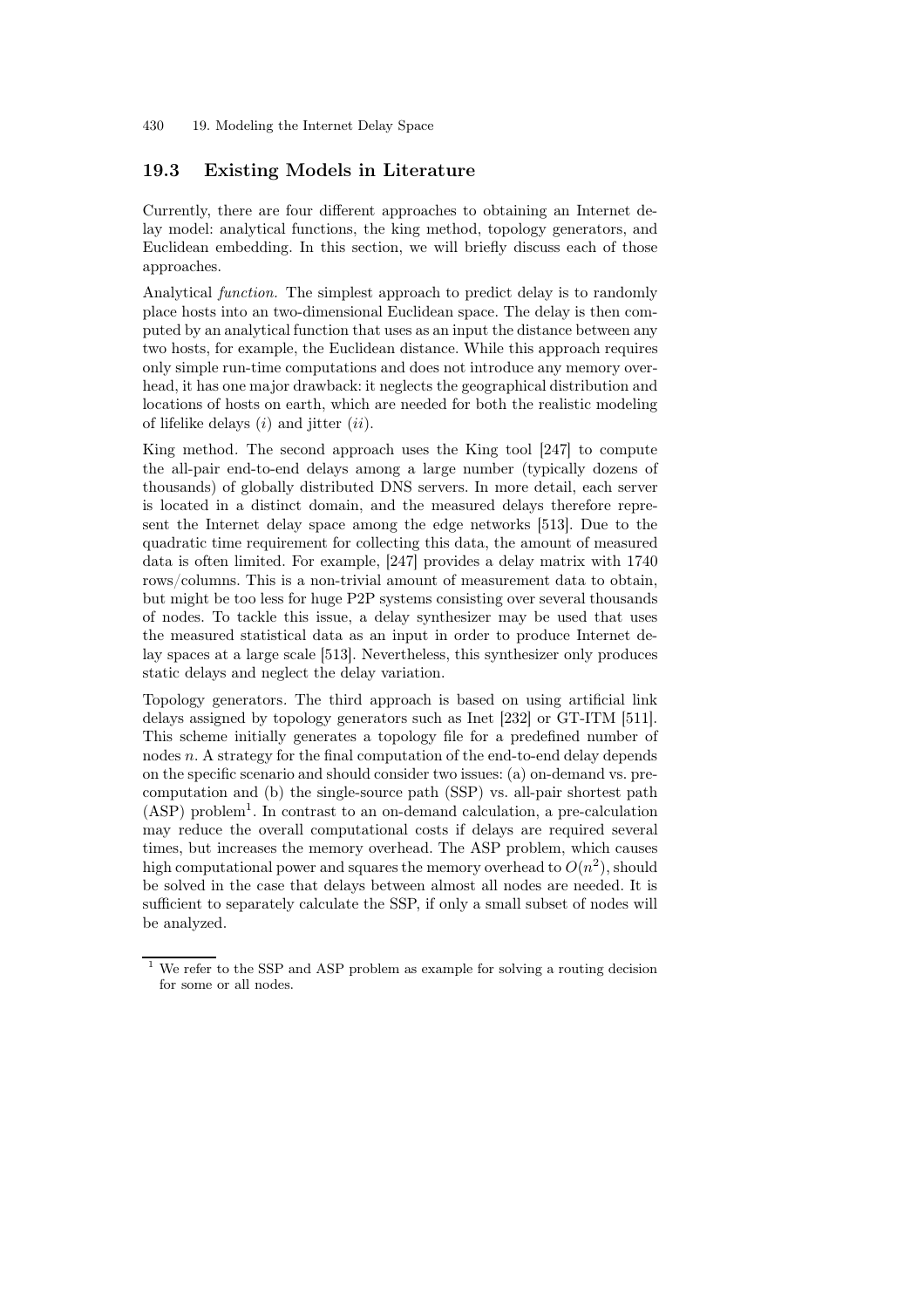| Model                                    | Computation<br>cost           | Memory<br>overhead | Comment                                                              |  |
|------------------------------------------|-------------------------------|--------------------|----------------------------------------------------------------------|--|
| Analytical function                      | low                           | ΟŒ                 | static delays<br>neglects geographical pos.                          |  |
| King method                              | low                           | $O(n^2)$           | static delays<br>very high precision<br>complicated data acquisition |  |
| Topology generators<br>(pre-computation) | low                           | $O(n^2)$           | static delays<br>neglects geographical pos.                          |  |
| Topology generators<br>(on-demand)       | very high<br>(Dijkstra's SSP) | low                | static delays<br>neglects geographical pos.                          |  |
| Euclidean embedding                      | low                           | O(n)               | data freely available                                                |  |

Table 19.1: Different approaches for modeling the Internet delay space. The number of end-hosts is denoted by n.

Euclidean embedding*.* The fourth approach is based on the data of Internet measurement projects, e.g. Surveyor [450], CAIDA [85], and AMP [25], which are freely available. These projects typically perform active probing up to a million destination hosts, derived from a small number of globally distributed monitor hosts. This data is used as an input to generate realistic delay by embedding hosts into a multi-dimensional Euclidean space [168].

Table 19.1 gives an overview about the properties of the aforementioned approaches. Unfortunately, none of them considers realistic delay and jitter based on the geographical position of hosts. That is, these approaches aim to predict static delays, either the average or minimum delay between two hosts. Furthermore, most of them do not accurately reflect delay characteristics caused by different geographical regions of the world. This issue can, however, highly influence the performance of P2P systems, as we will see in Section 19.5.3. Only the Euclidean embedding seems to be an optimal tradeoff between computational costs and memory overhead.

In the remainder of this chapter, we therefore present an alternative approach of obtaining end-to-end delays that fulfills the requirements stated in the previous section. It exploits the compact and scalable representation of hosts in an Euclidean embedding, whilst considering the geographical position of hosts to calculate delays and lifelike jitter. This approach is based on rich data from two measurement projects as input.

# 19.4 Data from two Internet Measurement Projects

This section provides background information on the measured Internet delay data we use in our model. Firstly, we use the measurement data of the CAIDA's macroscopic topology probing project [85]. This data contains a large volume of RTT measurements taken between 20 globally distributed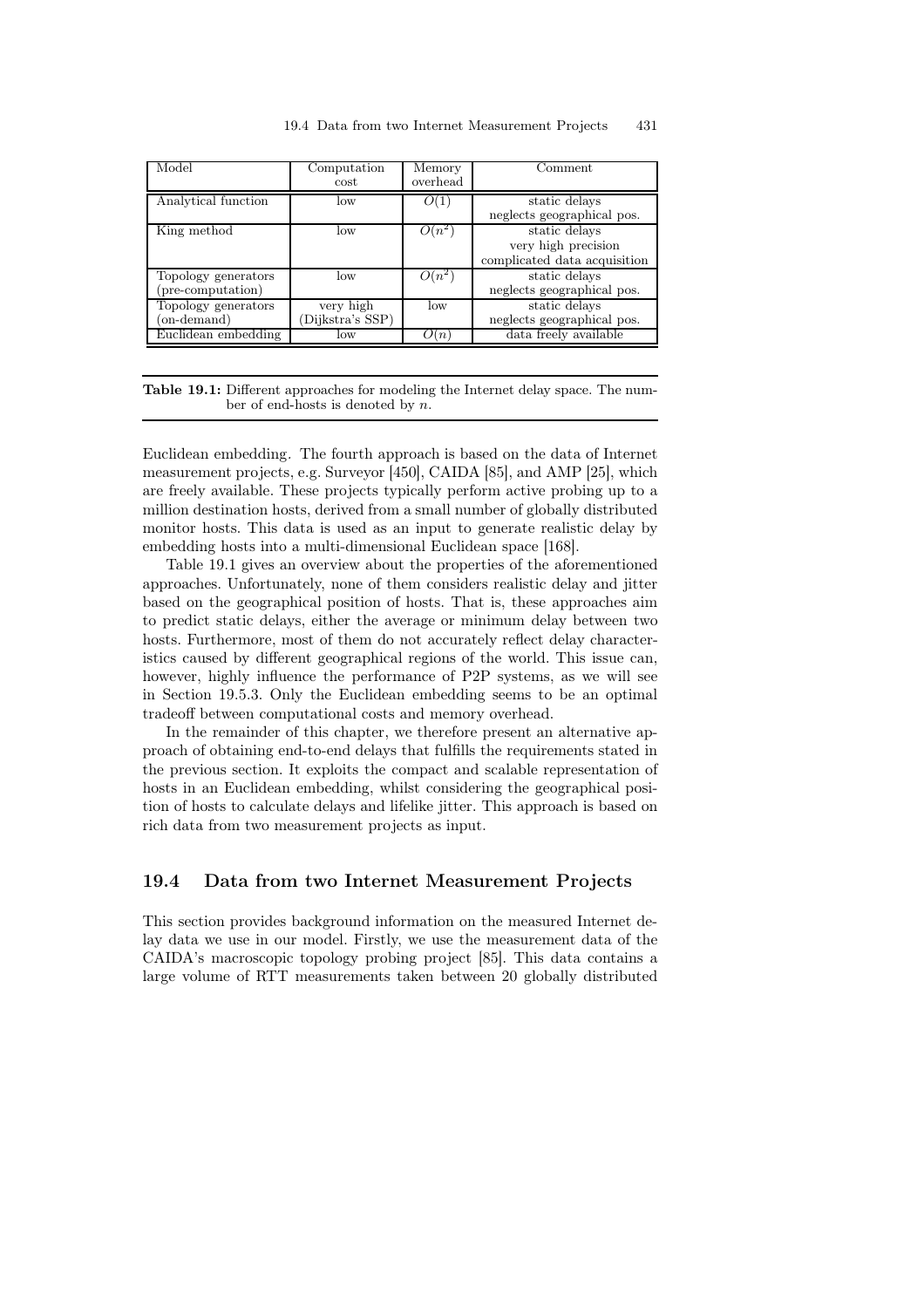monitor hosts<sup>2</sup> and nearly 400,000 destination hosts. Within this project, each monitor actively probes every host stored in the so-called destination list by sending ICMP [371] echo-requests. This lists account for 313,471 hosts covering the routable IPv4 space, alongside 58,312 DNS clients. Each monitorto-destination link is measured 5-10 times a month, resulting in an overall amount of 40 GB of measurement data. As an example, Fig. 19.1 plots the data of August 2007 in relation to the geographical distance between each monitor host and its destinations. Both, the *geographical locations* of the monitors and the destination hosts are determined by *MaxMind* GeoIP service<sup>3</sup> [309]. It can be observed that there is a proportionality of the RTT to the length of the transmission medium. The 'islands' at 8000 - 12000 km and 300 - 400 ms RTT arises from countries in Africa and South Asia.



Fig. 19.1: The measured *round-trip* times in relation to the geographical distance in August 2007

To study the changes of delay over time, we additionally incorporate the data of the PingER project [463]. This project currently has more than 40 monitoring sites in 20 countries and about 670 destination sites in 150 countries. This number of monitor hosts is double than that of the CAIDA project, whereas the amount of remote sites is by order of magnitudes smaller. Nevertheless, the RTT for one monitor-to-destination link is measured up to 960 times a day, in contrast to 5-10 times per month by the CAIDA project.

<sup>2</sup> For more information about the monitor hosts, see

http://www.caida.org/projects/ark/statistics/index.xml  $^3$  The obviously impossible RTT values below the propagation time of the speed of light in fiber can be explained by a false positioning through MaxMind.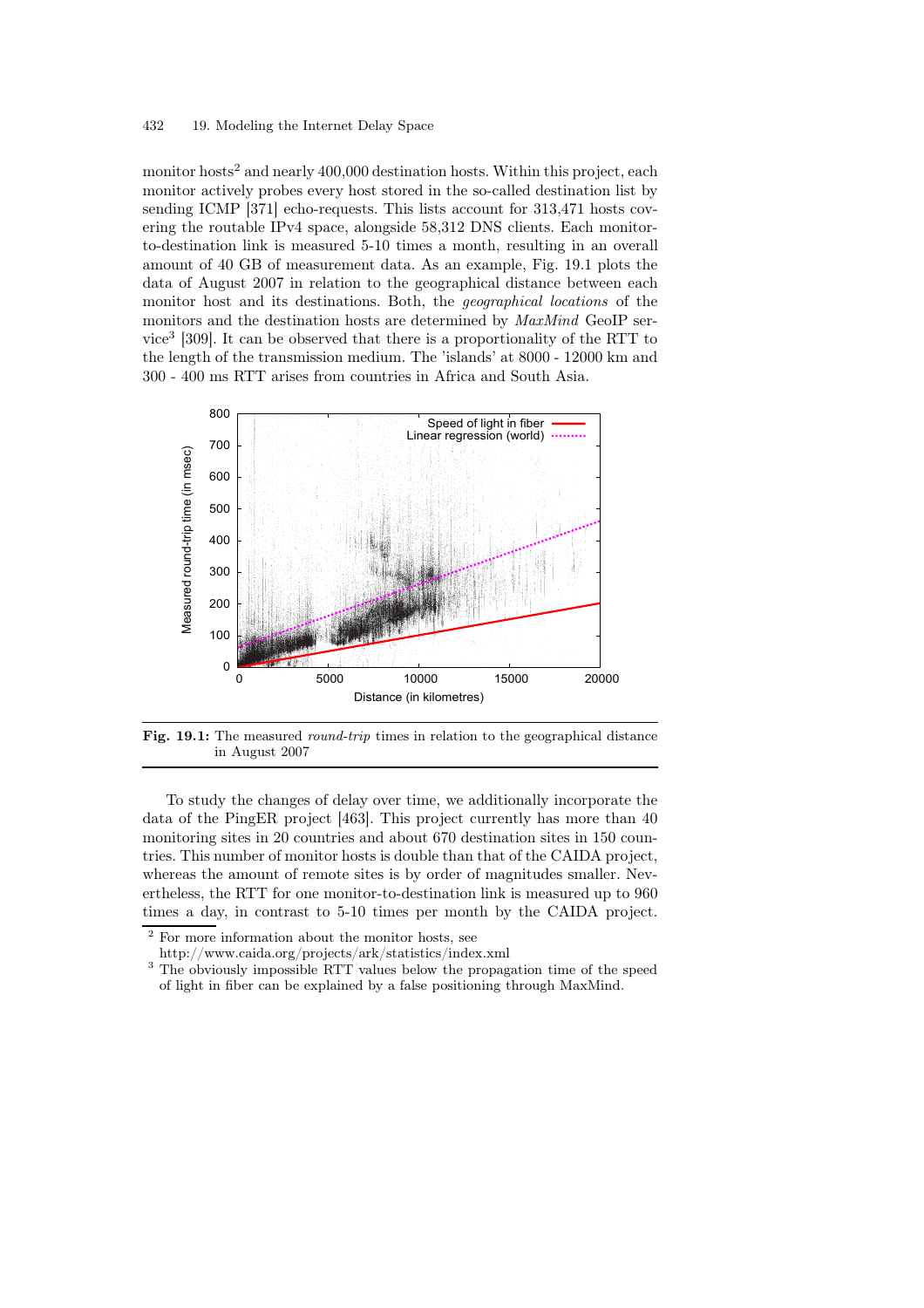As seen later on, this allows us to accurately predict the inter-packet delay variation between any two hosts located in different countries or continents.

## 19.5 Model

This section details our model that aims to realistically predict end-to-end delays between two arbitrary hosts chosen from a predefined host set. This model approximates the OWD between two hosts by halving the measured RTTs as obtained from the above mentioned measurement projects. However, we are aware that this approach may over- or underestimate the actual OWD in reality (cf. Sec 19.2). Nevertheless, the obtained delays are non-static, and consider the geographical location of both the source and destination host. Further, the model properties in terms of computation and memory overhead are given.

#### 19.5.1 Overview

We split up the modelling of delay into a two-part architecture. The first part computes the *minimum* one-way delay between two distinct hosts based on the measured round-trip time samples of CAIDA, and is therefore static. The second part, on the other hand, is variable and determines the jitter.

Thus, the *OWD* between two hosts  $\mathcal{H}_1$  and  $\mathcal{H}_2$  is given by

$$
delay(\mathcal{H}_1, \mathcal{H}_2) = \frac{RTT_{min}}{2} + jitter.
$$
\n(19.1)

Fig. 19.2 gives an overview of our model. The *static part* (top left) generates a set of hosts from which the simulation framework can choose a subset from. More precisely, this set is composed of the destination list of the CAIDA measurement project. Using the MaxMind GeoIP database, we are able to look up the IP addresses of these hosts and find out their geographic position, i.e., continent, country, region, and ISP. In order to calculate the minimum delay between any two hosts, the Internet is modelled as a multidimensional Euclidean space S. Each host is then mapped to a point in this space so that the minimum round-trip time between any two nodes can be predicted by their Euclidean distance.

The *random part* (top right), on the other hand, determines the interpacket delay variation of this minimum delay; it uses the rich data of the PingER project to reproduce end-to-end link jitter distributions. These distributions can then be used to calculate random jitter values at simulation runtime.

Basically, both parts of our architecture require an offline computation phase to prepare the data needed for the simulation framework. Our overall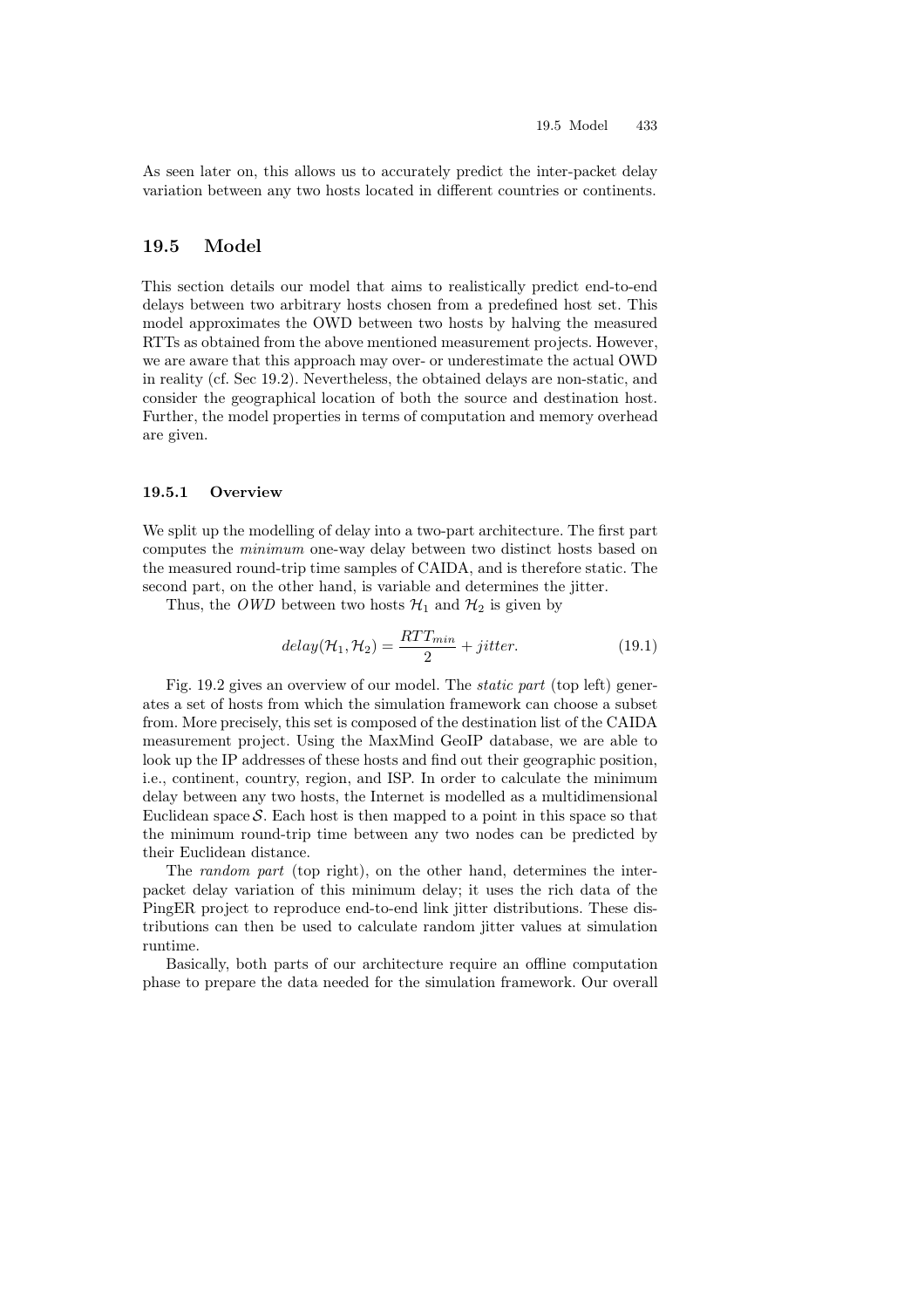

goal is then to have a very compact and scalable presentation of the underlay at simulation runtime without introducing a significant computational overhead. In the following, we describe each part of the architecture in detail.

#### 19.5.2 Part I: Embedding CAIDA hosts into the Euclidean Space

The main challenge of the first part is to position the set of destination hosts into a multidimensional Euclidean space, so that the computed minimum round-trip times approximate the measured distance as accurately as possible. To do so, we follow the approach of [335] and apply the technique of global network positioning. This results in an optimization problem of minimizing the sum of the error between the measured RTT and the calculated distances.

In the following, we denote the coordinate of a host  $H$  in a D-dimensional coordinate space S as  $c_{\mathcal{H}} = (c_{\mathcal{H},1}, ..., c_{\mathcal{H},D})$ . The measured round-trip time between the hosts  $\mathcal{H}_1$  and  $\mathcal{H}_2$  is given by  $d_{\mathcal{H}_1\mathcal{H}_2}$  whilst the computed distance  $\hat{d}_{\mathcal{H}_1\mathcal{H}_2}$  is defined by a distance function that operates on those coordinates:

$$
\hat{d}_{\mathcal{H}_1 \mathcal{H}_2} = \sqrt{(c_{\mathcal{H}_1,1} - c_{\mathcal{H}_2,1})^2 + \dots + (c_{\mathcal{H}_1,D} - c_{\mathcal{H}_2,D})^2}.
$$
(19.2)

As needed for the minimization problems described below, we introduce a weighted error function  $\varepsilon(\cdot)$  to measure the quality of each performed embedding:

$$
\varepsilon(d_{\mathcal{H}_1\mathcal{H}_2}, \hat{d}_{\mathcal{H}_1\mathcal{H}_2}) = \left(\frac{d_{\mathcal{H}_1\mathcal{H}_2} - \hat{d}_{\mathcal{H}_1\mathcal{H}_2}}{d_{\mathcal{H}_1\mathcal{H}_2}}\right)^2.
$$
(19.3)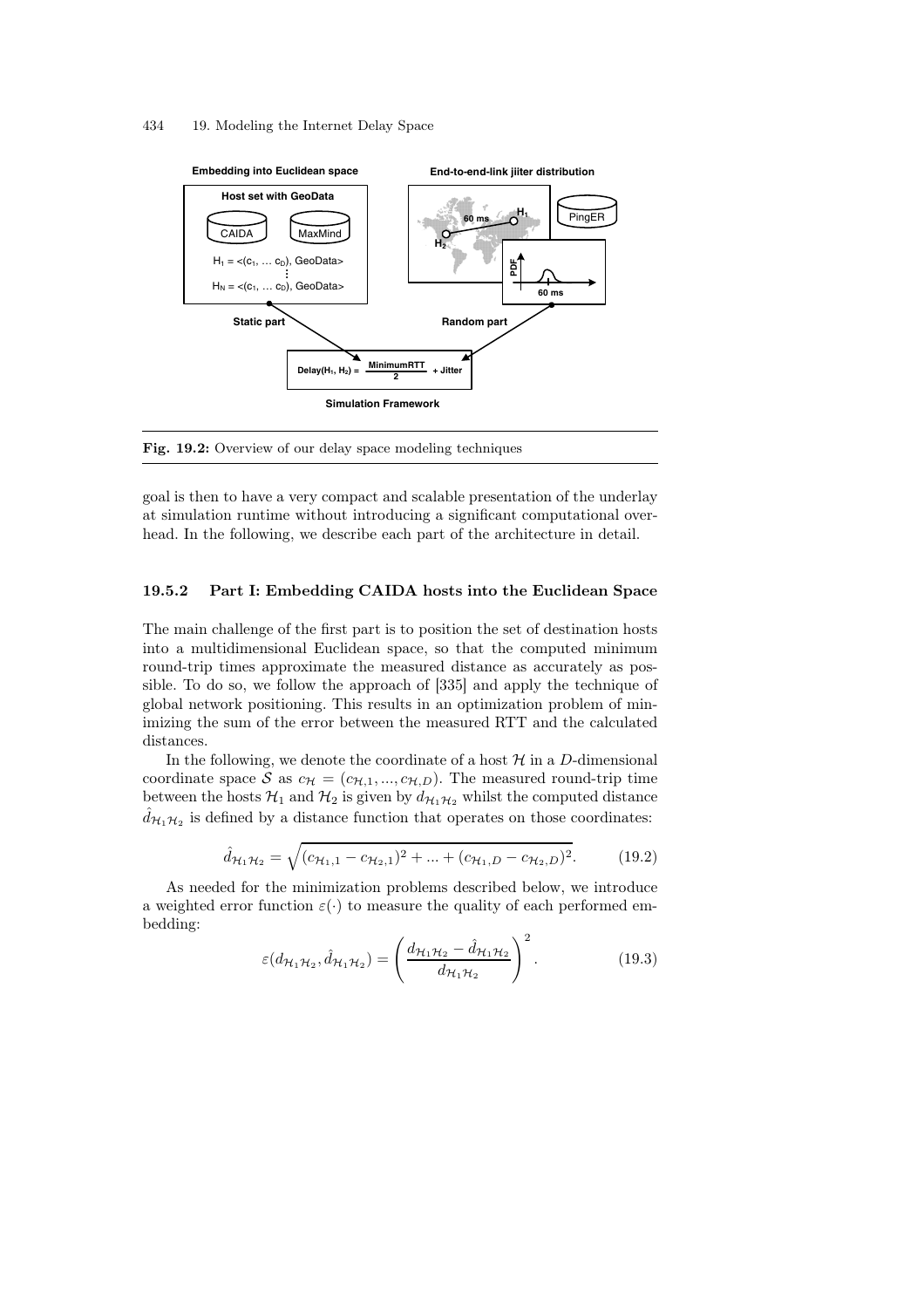Basically, this function calculates the squared error between the predicted and measured RTT in a weighted fashion and has been shown to produce accurate coordinates, compared to other error measures [335].

At first, we calculate the coordinates of a small sample of  $N$  hosts, also known as *landmarks*  $\mathcal{L}_1$  to  $\mathcal{L}_N$ . A precondition for the selected landmarks is the existence of measured round-trip times to each other. In our approach, these landmarks are chosen from the set of measurement monitors from the CAIDA project, since these monitors fulfill this precondition. In order to achieve a good quality of embedding, the subset of N monitors must, however, be selected with care.

Formally, the goal is to obtain a set of coordinates  $c_{\mathcal{L}_1},...,c_{\mathcal{L}_N}$  for the selected N monitors. These coordinates then serve as reference points with which the position of any destination host can be oriented in  $S$ . To do so, we seek to minimize the following objective function  $f_{obj1}$ :

$$
f_{obj1}(c_{\mathcal{L}_1}, ..., c_{\mathcal{L}_N}) = \sum_{i=1|i>j}^{N} \varepsilon(d_{\mathcal{L}_i\mathcal{L}_j}, \hat{d}_{\mathcal{L}_i\mathcal{L}_j}).
$$
 (19.4)

There are many approaches with different computational costs that can be applied [295], [335]. Recent studies have shown that a five dimensional Euclidean embedding approximates the Internet delay space very well [397]. Therefore, we select  $N(=6)$  nodes out of all available monitors using the maximum separation method<sup>4</sup> [168]. For this method, we consider, however, only the minimum value across the samples of inter-monitor RTT measurements.

In the second step, each destination host is iteratively embedded into the Euclidean space. To do this, round-trip time measurements to all N monitor hosts must be available. Similarly to the previous step, we take the minimum value across the monitor-to-host RTT samples. While positioning the destination hosts coordinate into  $S$ , we aim to minimize the overall error between the predicted and measured monitor-to-host RTT by solving the following minimization problem  $f_{obj2}$ :

$$
f_{obj2}(c_{\mathcal{H}}) = \sum_{i=1}^{N} \varepsilon (d_{\mathcal{HL}_i}, \hat{d}_{\mathcal{HL}_i}).
$$
 (19.5)

Because an exact solution of this non-linear optimization problem is very complex and computationally intensive, an approximative solution can be found by applying the generic *downhill simplex algorithm* of Nelder and Mead [230].

 $4$  This method determines the subset of N monitors out of all available monitors which produces the maximum sum for all inter-monitor round-trip times.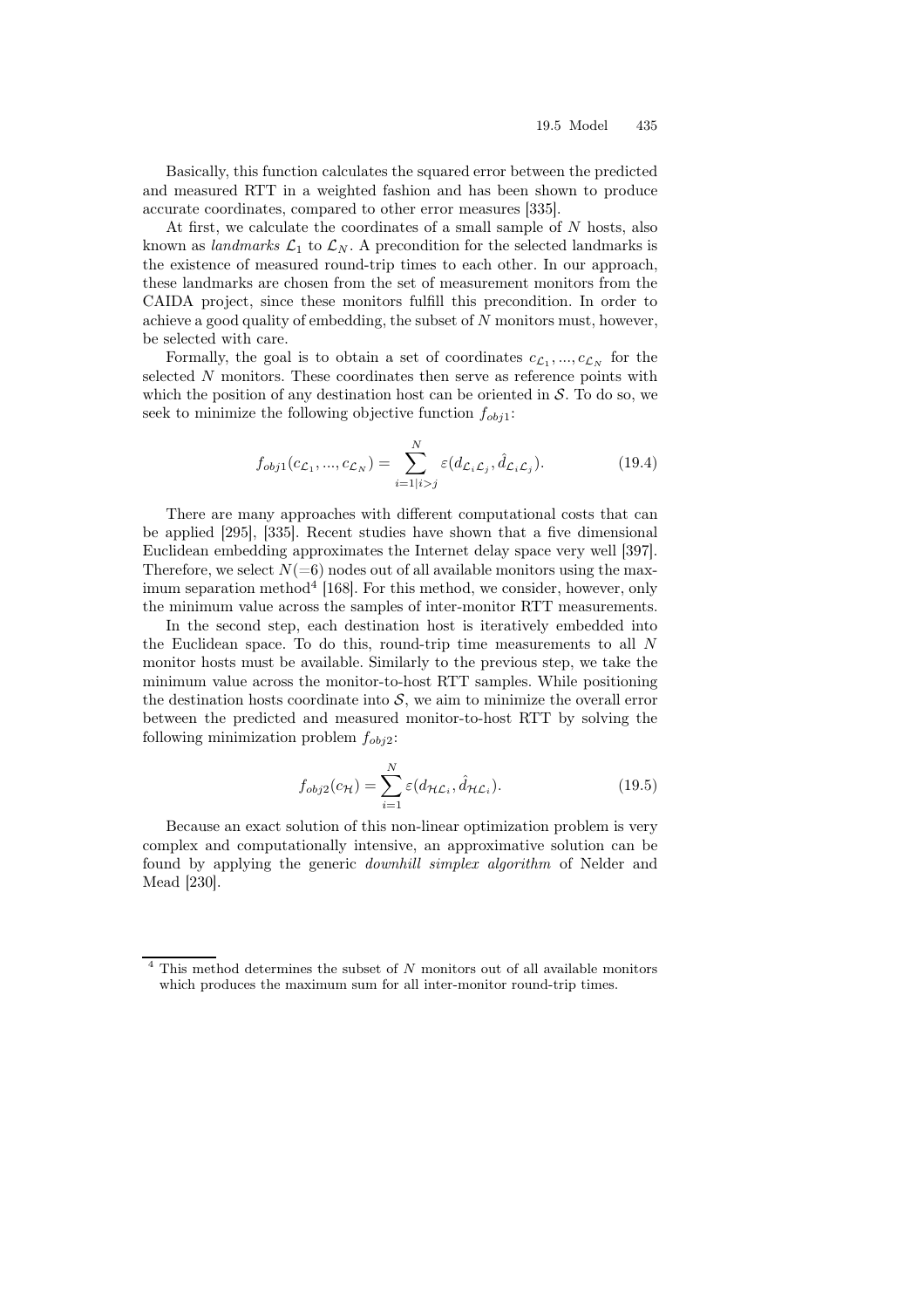#### 19.5.3 Part II: Calculation of Jitter

Since the jitter constitutes the variable part of the delay, a distribution function is needed that covers its lifelike characteristics. Inspection of the measurement data from the PingER project shows that this deviation clearly depends on the geographical region of both end-hosts. Table 19.2 depicts an excerpt of the two way-jitter variations of end-to-end links between hosts located in different places in the world. These variations can be monthly accessed on a regional-, country-, and continental level [463]. We note that these values specify the *interquartile range* (iqr) of the jitter for each end-to-end link constellation. This range is defined by the difference between the upper (or third) quartile  $Q_3$  and the lower (or first) quartile  $Q_1$  of all measured samples within one month. The remarkably high iqr-values between Africa and the rest of the world are explained by the insufficient stage of development of the public infrastructure.

To obtain random jitter values based on the geographical position of hosts, for each end-to-end link constellation we generate a log-normal distribution<sup>5</sup> with the following probability distribution function:

$$
f(x; \mu, \sigma) = \begin{cases} \frac{1}{\sqrt{2\pi}\sigma x} \exp\left(-\frac{1}{2}\left(\frac{\ln x - \mu}{\sigma}\right)^2\right) & \text{if } x > 0\\ 0 & \text{otherwise.} \end{cases}
$$
(19.6)

The main challenge is then to identify the parameters  $\mu$  (mean) and  $\sigma$  (standard deviation) by incorporating the measurement data mentioned above. Unfortunately, both values cannot be obtained directly from PingER. That is, we are in fact able to determine the expectation value of each constellation, which is given by the difference between the average RTT and the minimum RTT. Both values are also measured by the PingER project, and are available in the monthly summary reports, too. The variance or standard deviation is, however, missing.

For this reason, we formulate an optimization problem that seeks to find a parameter configuration for  $\mu$  and  $\sigma$  having two different goals in mind. First, the chosen configuration should minimize the error between the measured inter quartile range iqr<sub>m</sub> and  $iqr(X)$  which is generated by the log-normal distribution. Second, it should also minimize the measured and generated expectation,  $E_m$  and  $E(X)$  respectively. Formally, this optimization problem is given by

$$
f_{error} = \left(\frac{E(X) - E_m}{E_m}\right)^2 + \left(\frac{iqr(X) - iqr_m}{iqr_m}\right)^2.
$$
 (19.7)

In [168], it is shown based on real measurements that jitter values can be approximated by a log-normal distribution.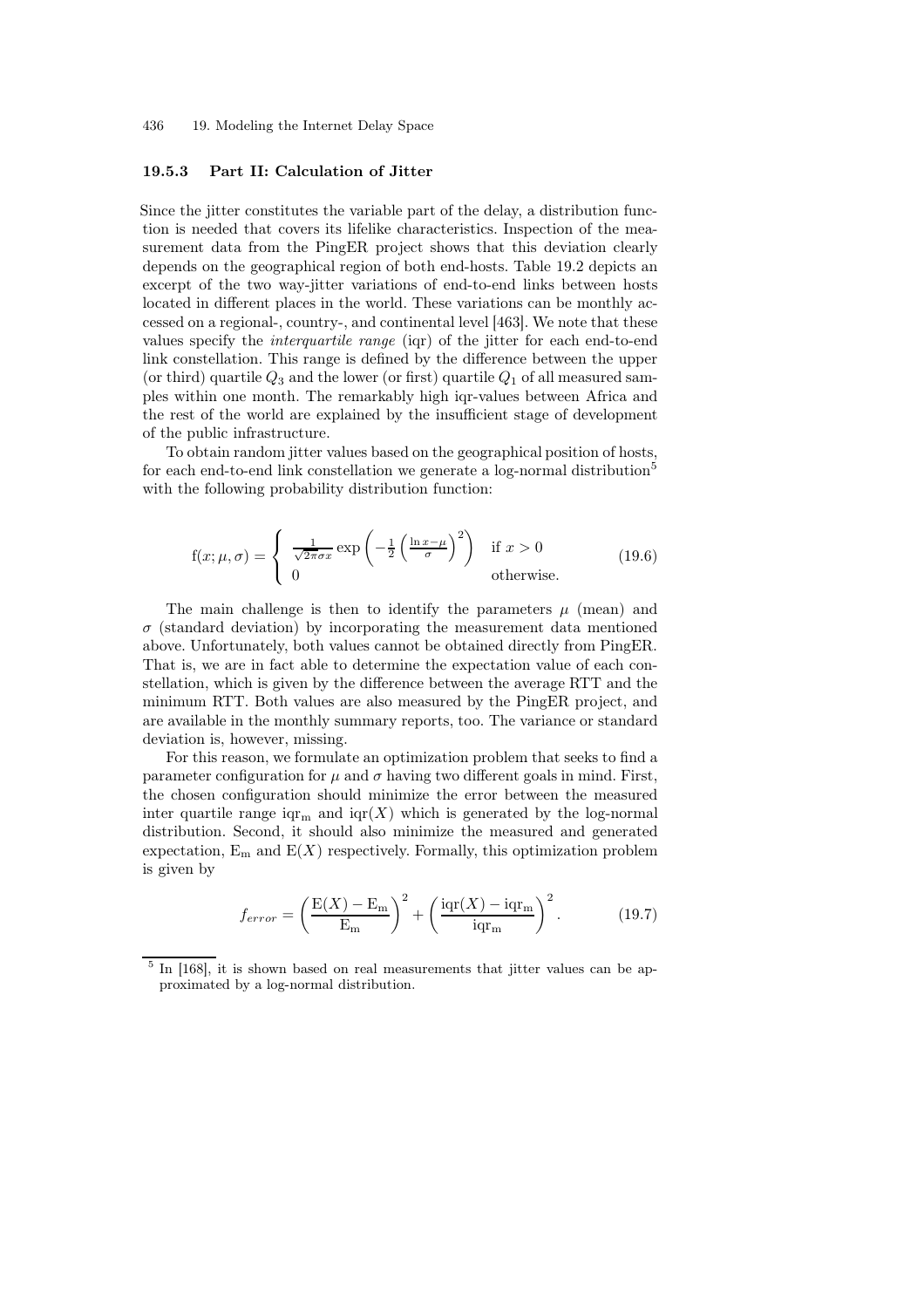19.5 Model 437

|             | Europe | Africa | S. America | N. America | Asia  |
|-------------|--------|--------|------------|------------|-------|
| Europe      | 1.53   | 137.14 | 3.07       | 1.29       | 1.19  |
| Africa      | 26.91  | 78.17  | 3.69       | 31.79      | 1.11  |
| S. America  | 14.17  | 69.66  | 13.14      | 10.78      | 14.16 |
| N. America  | 2.02   | 73.95  | 3.63       | 0.96       | 1.33  |
| Oceania     | 4.91   | 86.28  | 4.19       | 1.31       | 2.03  |
| Balkans     | 1.83   | 158.89 | 3.89       | 1.43       | 1.25  |
| E. Asia     | 1.84   | 114.55 | 3.02       | 1.38       | 0.87  |
| Russia      | 2.29   | 161.34 | 4.79       | 2.53       | 1.59  |
| S. Asia     | 7.96   | 99.36  | 8.99       | 16.48      | 7.46  |
| S.E. Asia   | 0.86   | 83.34  | 4.43       | 13.36      | 1.27  |
| Middle East | 9.04   | 120.23 | 11.39      | 10.87      | 10.20 |

Table 19.2: End-to-end link inter-packet delay variation in msec (January 2008).

where  $E(X) = e^{\mu + \sigma^2/2}$  and  $iqr(X) = Q_3 - Q_1$  as described above. To solve this, we apply the downhill simplex algorithm [230]. Observation of measurement data shows that the iqr-values are usually in the range of 0 to 20 milliseconds<sup>6</sup>. With respect to this, the three initial solutions are set to ( $\mu = 0.1, \sigma = 0.1$ ), ( $\mu = 0.1, \sigma = 5$ ), and ( $\mu = 5, \sigma = 0.1$ ), because these parameters generate random jitter values fitting this range exactly. The minimization procedure iterates then only 100 times to obtain accurate results.

We note that the obtained values for  $\mu$  and  $\sigma$  describe the distribution of the two-way jitter for a specific end-to-end link constellation. The one-way jitter is then obtained by dividing the randomly generated values by two. Further, each end-to-end link constellation is *directed* from a geographical region. For example, the delay variation of a packet that travels from Europe to Africa is significantly higher than the one from Africa to Europe (cf. Tab. 19.2). By using two directed end-to-end link constellations, one starting from Europe and the other one starting from Africa, we are able to reflect this asymmetry.

#### 19.5.4 Algorithm and Memory Overhead

In this section, we briefly describe the properties of our model in terms of computational costs and storage overhead. These properties are of major importance since they significantly influence the applicability of the model in large scale simulations.

First of all, the embedding of all hosts  $n$  into a  $D$ -dimensional Euclidean space has a scalable representation of  $O(n)$  while it adequately preserves the properties of the data measured by the CAIDA project. Since the process

<sup>6</sup> Africa constitutes a special case. For this, we use another initial configuration as input for the downhill simplex algorithm.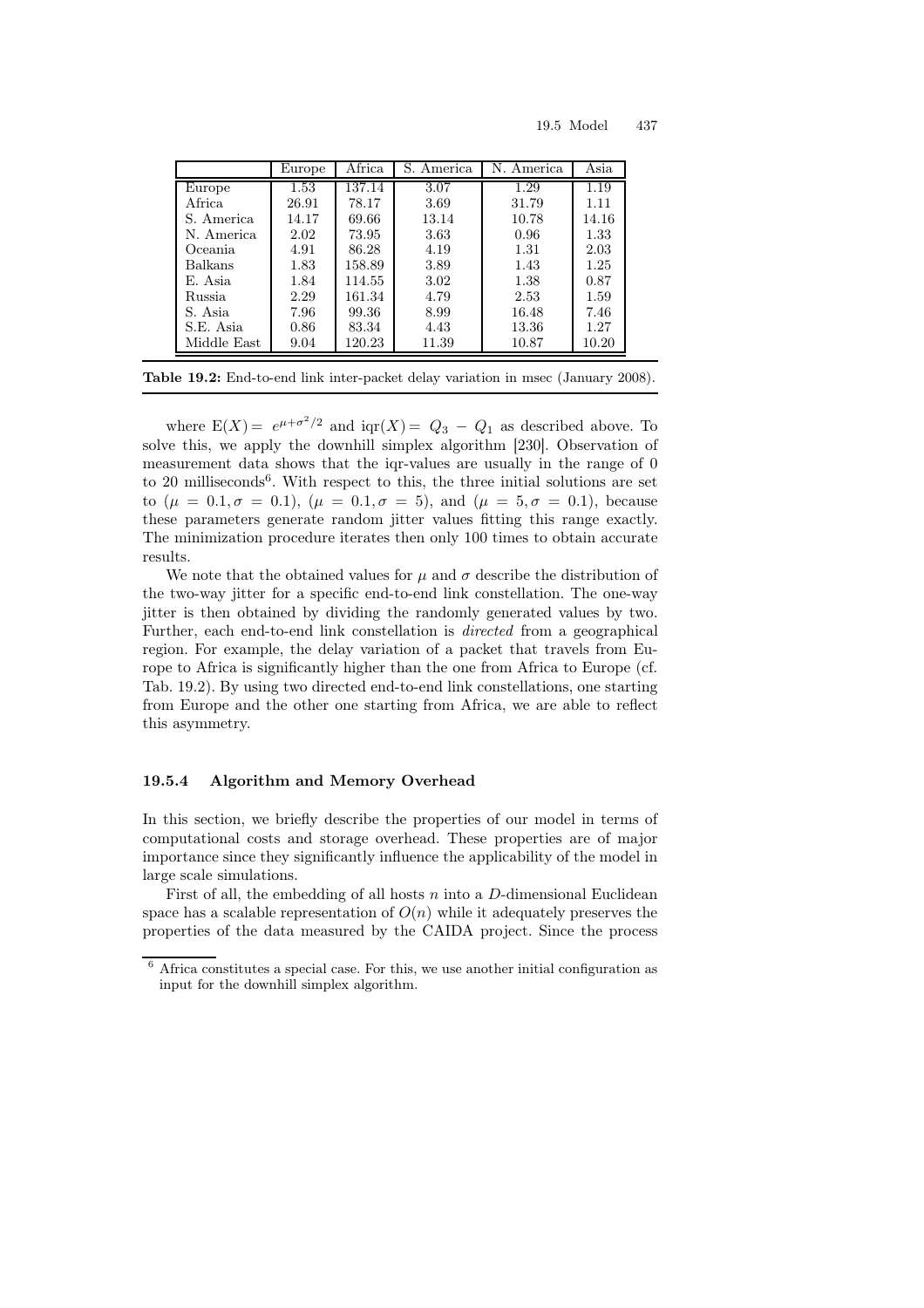involved in obtaining this representation is complex and computationally expensive, it is typically done once. The resulting data can be reused for each simulation run, e.g., in terms of an XML file. In order to obtain the minimum delay between any two hosts in this embedding, the evaluation of the distance function takes then  $O(D)$  time which is negligible.

The calculation of the jitter parameters of  $\mu$  and  $\sigma$  for each possible end-to-end link constellation is also done once, either before the simulation starts or offline. Thus, similar to the pre-computation of the host coordinates, this process does not introduce any computational overhead into the actual simulation process. Nevertheless, the storage of the both parameters  $\mu$  and  $\sigma$  takes at first sight a quadratic overhead of  $O(n^2)$ . Due to the fact that the amount of regions, countries and continents is limited, the required amount of memory is, however, negligible. For example, the processing of the data provided in the PingER summary report of January 2008 result in 1525 distinct link constellations. For each of them, the two parameters  $\mu$  and  $\sigma$ must be precomputed and stored resulting in a overall storage overhead of  $(1525 \times 2) \times 4$  bytes  $\approx 12$ kB.

# 19.6 Evaluation

This section describes the setup of our experiments, and any metrics we think significantly influence the performance of P2P systems. We perform a comparative study against three existing approaches for obtaining end-toend delays:  $(i)$  the King method,  $(ii)$  topology generators and  $(iii)$  analytical function. Our aim is to show that our model realistically reflects the properties of the Internet delay space. To this end, we show that the calculated delay between non-measured end-to-end links is also a suitable presumption compared to the delays that occur in the Internet.

#### 19.6.1 Experimental Setup

The King method serves as a reference point in our analysis because it provides measured Internet delay data among a large number of globally distributed DNS servers. We use the measurement data of [513] collected in October 2005. This matrix contains 3997 rows/columns representing the allpair delays between IP hosts located in North America, Europe and Asia.

With regard to the topology generators, we are especially interested in the GT-ITM and Inet generators because they are often used in P2P simulations. For GT-ITM, we create a 9090 node transit-stub topology. For Inet, we create a topology for a network size of 10000 nodes. We use the default settings of placing nodes on a 10000 by 10000 plane with 30% of total nodes as degreeone nodes.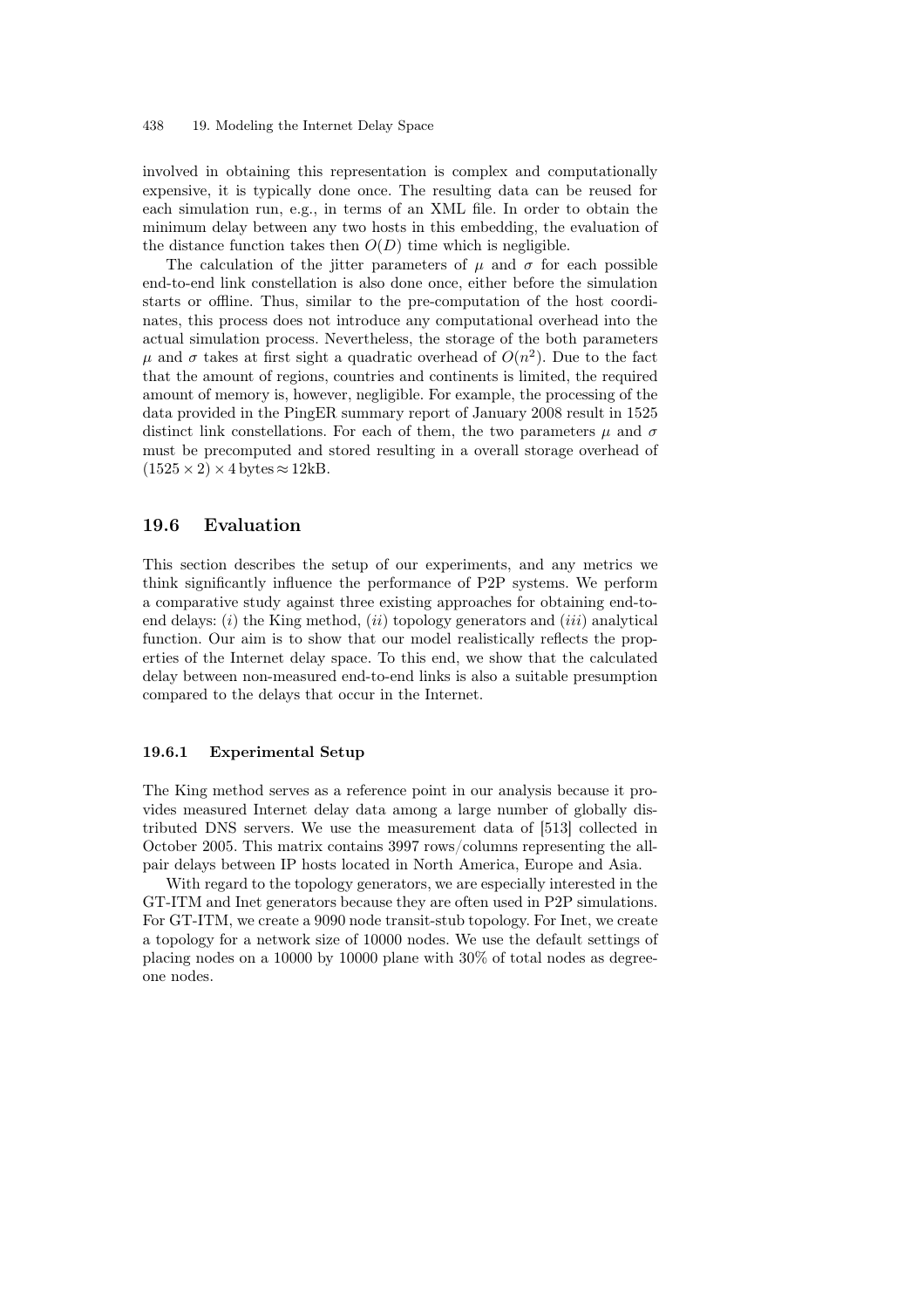As seen in Section 19.4, there is a correlation between the measured RTTs and the geographical distance of peers. In order to obtain an analytical function that reflects this correlation, we perform a least squares analysis so that the sum of the squared differences between the calculated and the measured RTT is minimized. Applying linear regression with this least squares method on the measurement data of 40 GB is, however, hardly possible. Therefore, we classify this data into equidistant intervals of 200 km (e.g. (0km, 200km], (200km, 400km] ...), and calculate the median round-trip time of each interval. Finally, linear regression gives us the following estimation for the RTT in milliseconds:

$$
f_{world}(d_{a,b}) = 62 + 0.02 * d_{a,b}
$$
\n(19.8)

whereas  $d_{a,b}$  is the distance between two hosts in kilometers. The delay is then given by  $f(d_{a,b})$  divided by two. Fig. 19.3 illustrates this function and the calculated median RTT times of each interval.



Fig. 19.3: Results of linear regression with least square analysis on CAIDA measurement data.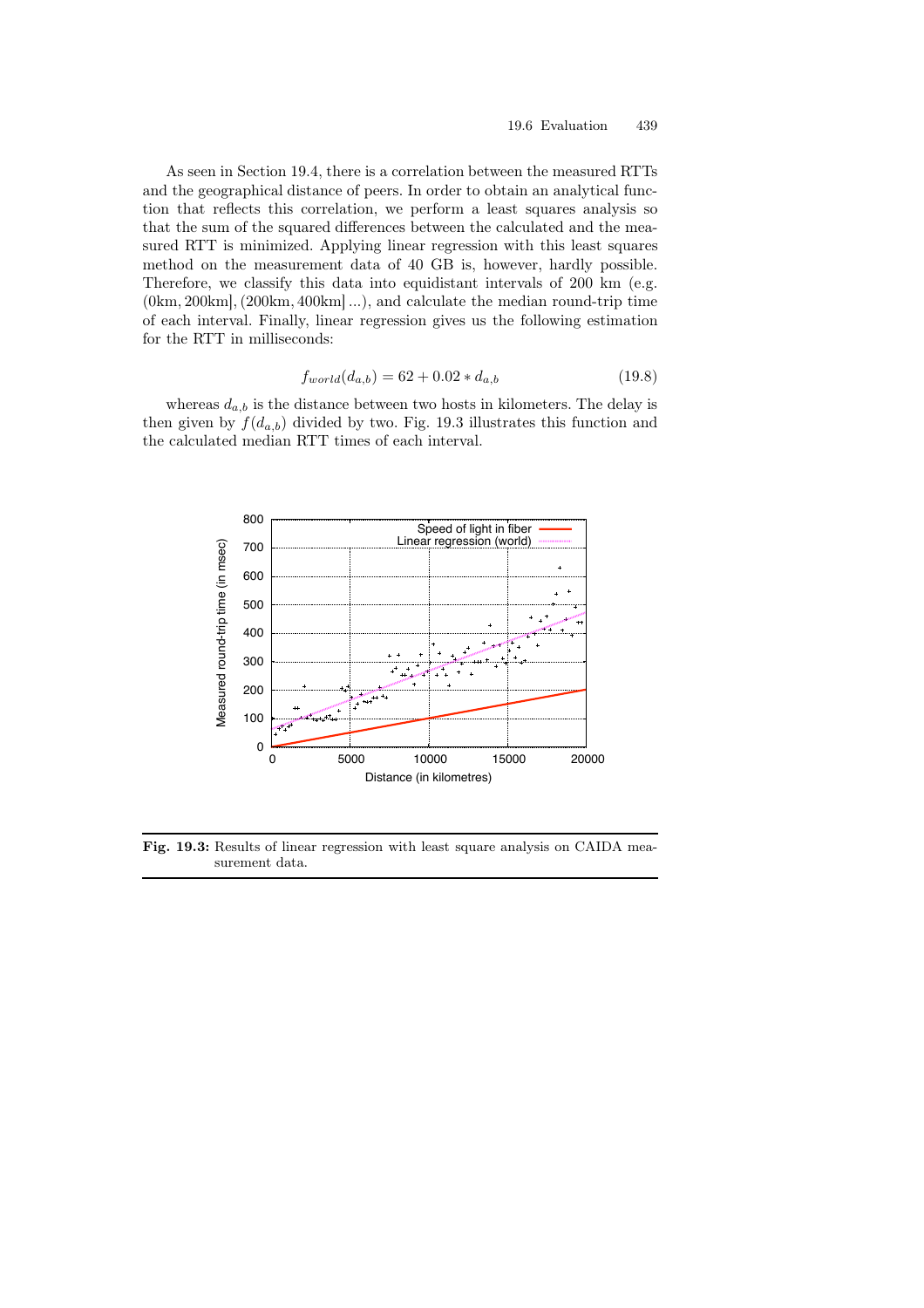#### 19.6.2 Metrics

To benchmark the different approaches on their ability to realistically reflect Internet delay characteristics, we apply a set of metrics that are known to significantly influence the performance of P2P systems [513]:

• *Cutoff delay clustering* – In the area of P2P content distribution networks, topologically aware clustering is a very important issue. Nodes are often grouped into clusters based on their delay characteristics, in order to provide higher bandwidth and to speed up access [169]. The underlying delay model must therefore accurately reflect the Internet's clustering properties. Otherwise, analysis of system performance might lead to wrong conclusions.

To quantify this, we use a clustering algorithm which iteratively merges two distinct clusters into a larger one until a cutoff delay value is reached. In more detail, at first each host is treated as a singleton cluster. The algorithm then determines the two closest clusters to merge. The notion of closeness between two clusters is defined as the average delay between all nodes contained in both cluster. The merging process stops if the delay of the two closest clusters exceeds the predefined cutoff value. Afterwards, we calculate the fraction of hosts contained in the largest cluster compared to the entire host set under study.

• *Spatial growth metric* – In many application areas of P2P systems, such as in mobile P2P overlays, the cost of accessing a data object grows as the number of hops to the object increases. Therefore, it is often advantageous to locate the 'closest' copy of a data object to lower operating costs and reduce response times. Efficient distributed nearest neighbor selection algorithms have been proposed to tackle this issue for growth-restricted metric spaces [22]. In this metric space, the number of nodes contained in the radius of delay  $r$  around node  $p$ , increases at most by a constant factor  $c$  when doubling this delay radius. Formally, let  $B_p(r)$  denote the number of nodes contained in a delay radius r, then  $B_p(r) \leq c \cdot B_p(2r)$ . The function  $B_p(r)/B_p(2r)$  can therefore be used to determine the spatial growth  $c$  of a delay space.

• *Proximity metric* – In structured P2P overlays which apply proximity neighbor selection (PNS), overlay neighbors are selected by locating nearby underlay nodes [185]. Thus, these systems are very sensitive to the underlying network topology, and especially to its delay characteristics. An insufficient model of the Internet delay space would result in routing table entries that do not occur in reality. This would in turn directly influence the routing performance and conclusions might then be misleading. To reflect the neighborhood from the point of view of each host, we use the  $\mathcal{D}(k)$ -metric. This metric is defined by  $\mathcal{D}(k) = \frac{1}{|N|} \sum_{p \in N} d(p, k)$ , whereas  $d(p, k)$  is the average delay from node p to its k-closest neighbors in the underlying network [297].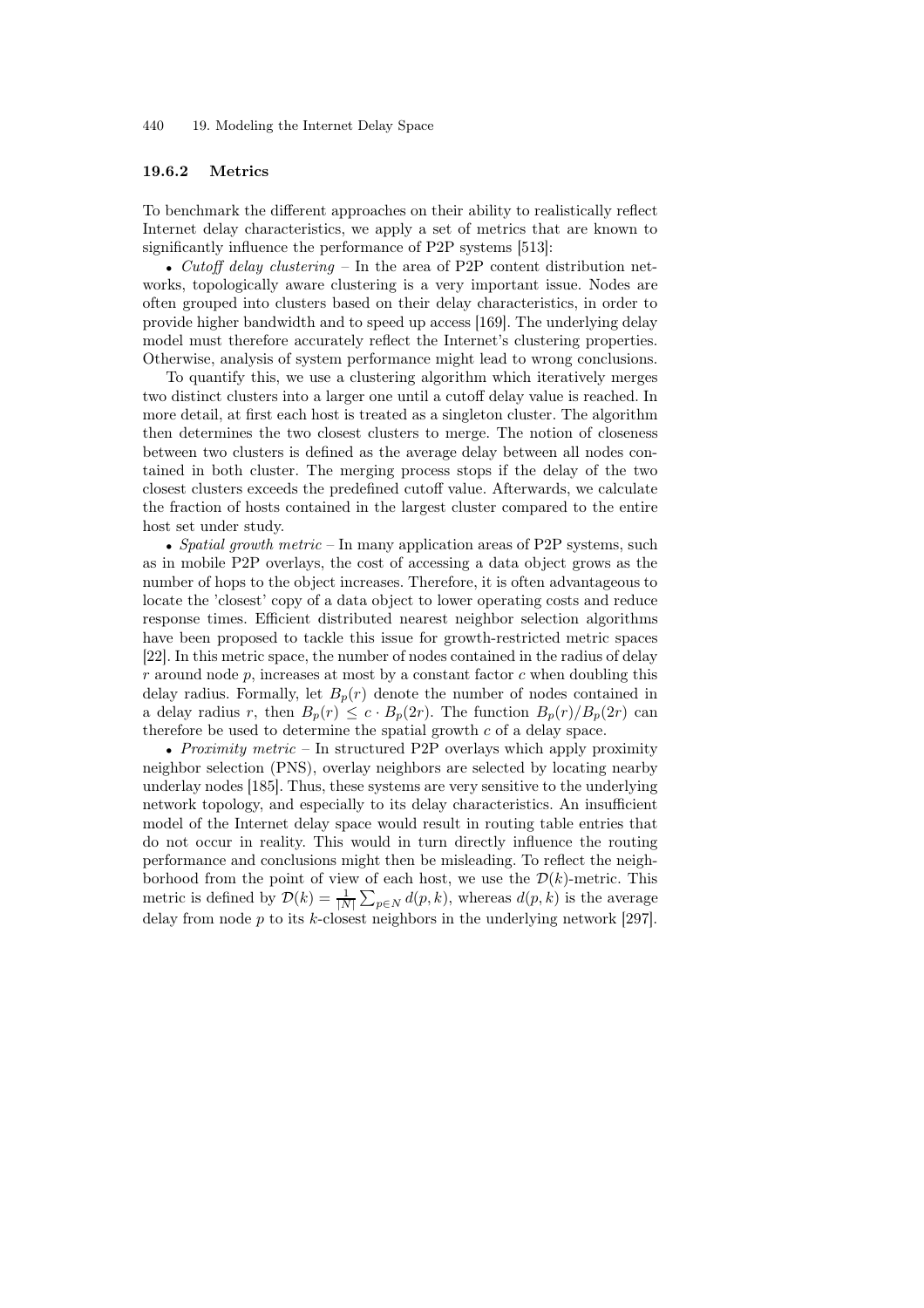#### 19.6.3 Analysis with Measured CAIDA data

Before we compare our system against existing approaches, we briefly show that our delay model produces lifelike delays even though their calculation is divided into two distinct parts.

As an illustration of our results, Fig. 19.4 depicts the measured RTT distribution for the Internet as seen from CAIDA monitors in three different geographical locations, as well as the RTTs predicted by our model. We note that these distributions now contain all available samples to each distinct host, as opposed to the previous section where we only considered the minimum RTT.

First, we observe that our predicted RTT distribution accurately matches the measured distribution of each monitor host. Second, the RTT distribution varies substantially in different locations of the world. For example, the measured path latencies from China to end-hosts spread across the world have a median RTT more than double that of the median RTT measured in Europe, and even triple that of the median RTT measured in the US. Additionally, there is a noticeable commonality between all these monitors regarding to the fact that the curves rise sharply in a certain RTT interval, before they abruptly flatten out. The former fact indicates a very high latency distribution within these intervals, whereas the latter shows that a significant fraction of the real-world RTTs are in the order of 200 ms and above.

In contrast to this, Fig. 19.5 shows the RTT distribution as seen from a typical node of the network when using the topologies generated by Inet and GT-ITM as stated before. When comparing Fig. 19.4 and Fig. 19.5, it can be observed that the real-world RTT distributions significantly differ from the RTT distributions created by the topology generators. In particular, around 10-20% of the real-world latencies are more than double than their median RTT. This holds especially true for the monitor hosts located in Europe and in the US (see Fig. 19.4). Topology generators do not reflect this characteristic. Additionally, our experiments showed that in the generated topologies, the RTT distribution seen by different nodes does not significantly vary, even though they are placed in different autonomous subsystems and/or router levels. Thus, current topology generators do not accurately reflect the geographical position of peers, something which heavily influences the node's latency distribution for the Internet.

#### 19.6.4 Comparison to Existing Models

We compare our model (coordinate-based) against existing approaches for obtaining end-to-end delays using the metrics presented before. The reference point for each metric is the all-pair delay matrix received by the King method. We use this because the data is directly derived from the Internet. However, we are aware that this data only represents the delay space among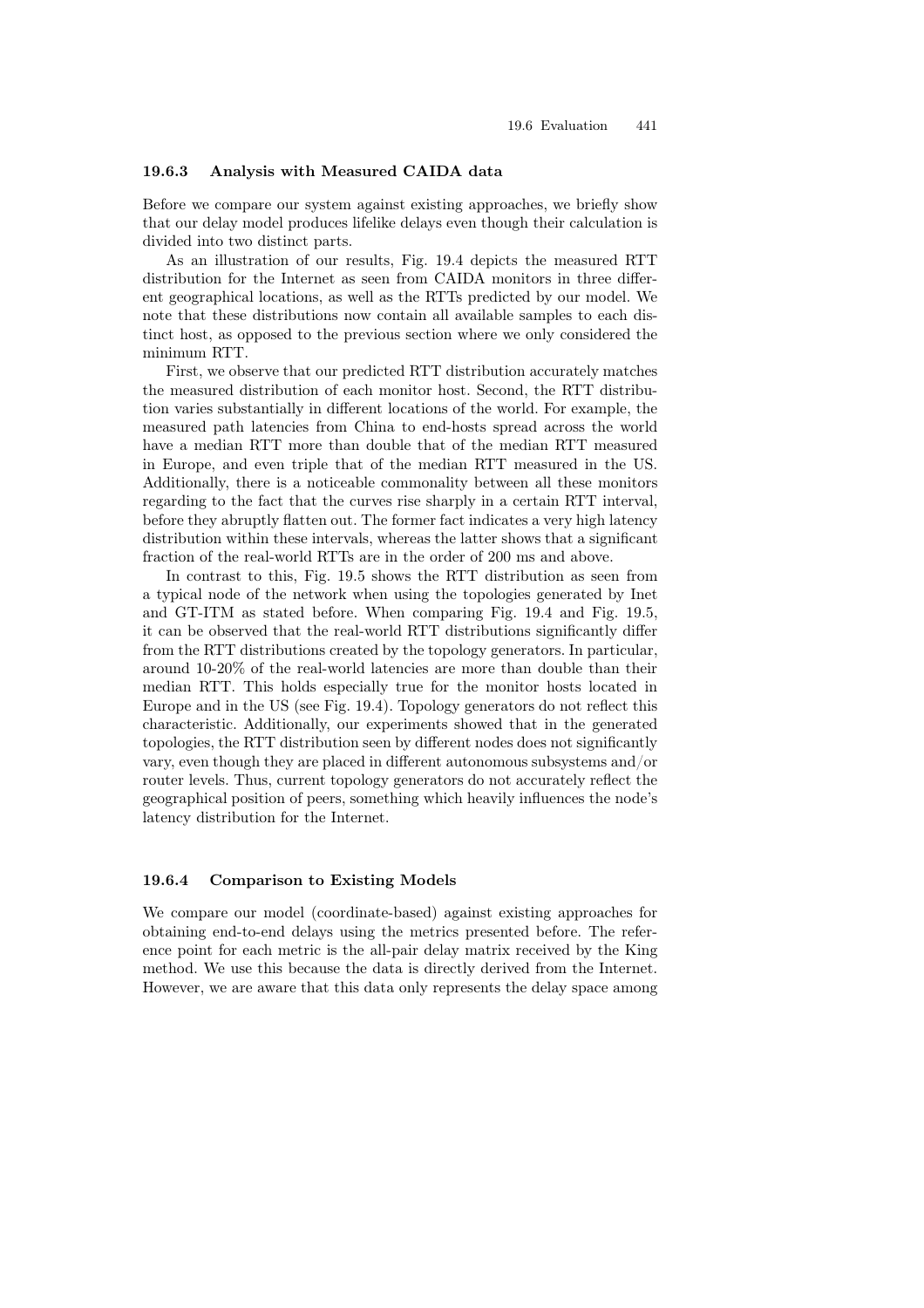

Fig. 19.4: The measured and predicted round-trip time distribution as seen from different locations in the world.



Fig. 19.5: The round-trip time distribution as seen from a typical node generated by topology generators.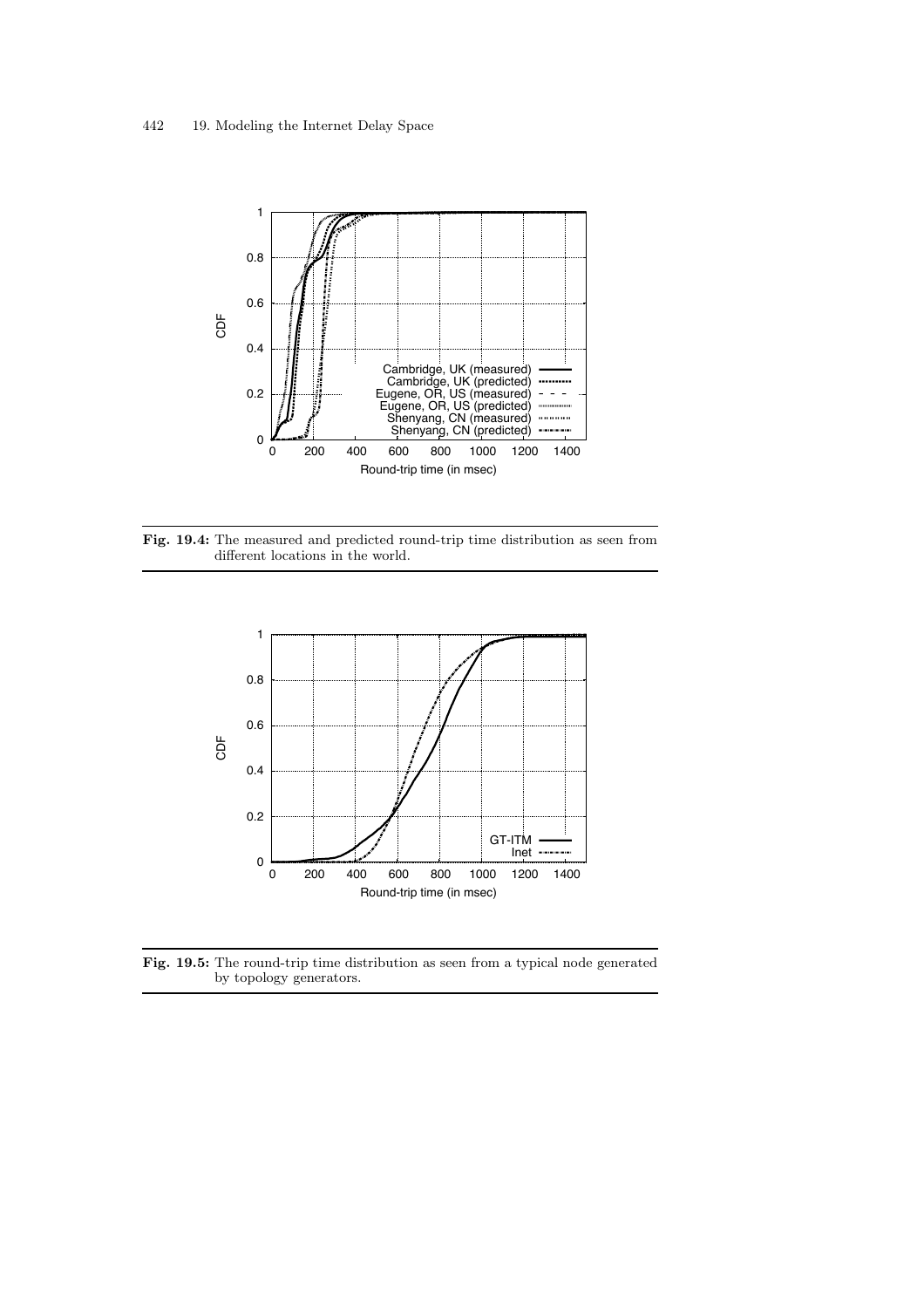the edge networks. To enable a fair comparison, we select, from our final host set, all hosts that are marked as DNS servers in CAIDA's destination list. We only utilize those that are located in Europe, Northern America or Asia. These nodes form the host pool for our coordinate-based model, and the analytical function, from which we chose random sub-samples later on. For the generated GT-ITM topology, we select only stub routers for our experiments to obtain the delays among the edge networks. For the Inet topology, we repeat this procedure for all degree-1 nodes. To this end, we scale the delays derived from both topologies such that their average delays matches the average delay of our reference model. While this process does not affect delay distribution's properties, it alleviates the direct comparison of results.

The results presented in the following are the averages over 10 random sub-samples of each host pool whereas the sample size for each run amounts to  $3000 \text{ nodes}^7$ .

We begin to analyse the cluster properties of the delay spaces produced by each individual approach. Fig. 19.6 illustrates our results after applying the clustering algorithm with varying cutoff values. It can be observed that for the reference model, our approach , and the distance function, the curves rise sharply at three different cutoff values. This indicates the existence of three major clusters. By inspecting the geographical origin of the cluster members of the latter two models, we find that these clusters exactly constitute the following three regions: Europe, Asia and North America. Further, the three cutoff values of the analytical function are highly shifted to the left, compared to the values of the reference model. Nevertheless, the basic cluster properties are preserved. The curve of our delay model most accurately follows the one of the reference model, but it is still shifted by 10-20 ms to the left. Finally, both topology generated delays do not feature any clear clustering property. This confirms the findings that have already been observed in [513].

To analyse the growth properties of each delay space, we performed several experiments each time incrementing the radius  $r$  by one millisecond. Fig. 19.7 depicts our results. The x-axis illustrates the variation of the delay radius  $r$ whereas the y-axis shows the median of all obtained  $B_p(2r) / B_p(r)$  samples for each specific value of r. Regarding the reference model, it can be seen that the curves oscillates two times having a peak at delay radius values 20 ms and 102 ms. Also, our coordinate-based approach and the analytical function produces these two characteristic peaks at 26 ms and 80 ms, and 31 ms and 76 ms respectively<sup>8</sup>.

In all of the three mentioned delay spaces, the increase of the delay radius firstly covers most of the nodes located in each of the three major clusters. Afterwards, the spatial growth decreases as long as r is high enough to cover

It is shown in [513] that the properties we are going to ascertain by our metrics are independent of the sample size. Thus, it does not matter if we set it to 500

<sup>%</sup> or 3000 nodes.  $^8$  The minimum delay produced by the analytical function is 31 ms, no matter the  $\,$ distance. This is why there are no values for the first  $30 \text{ ms of } r$ .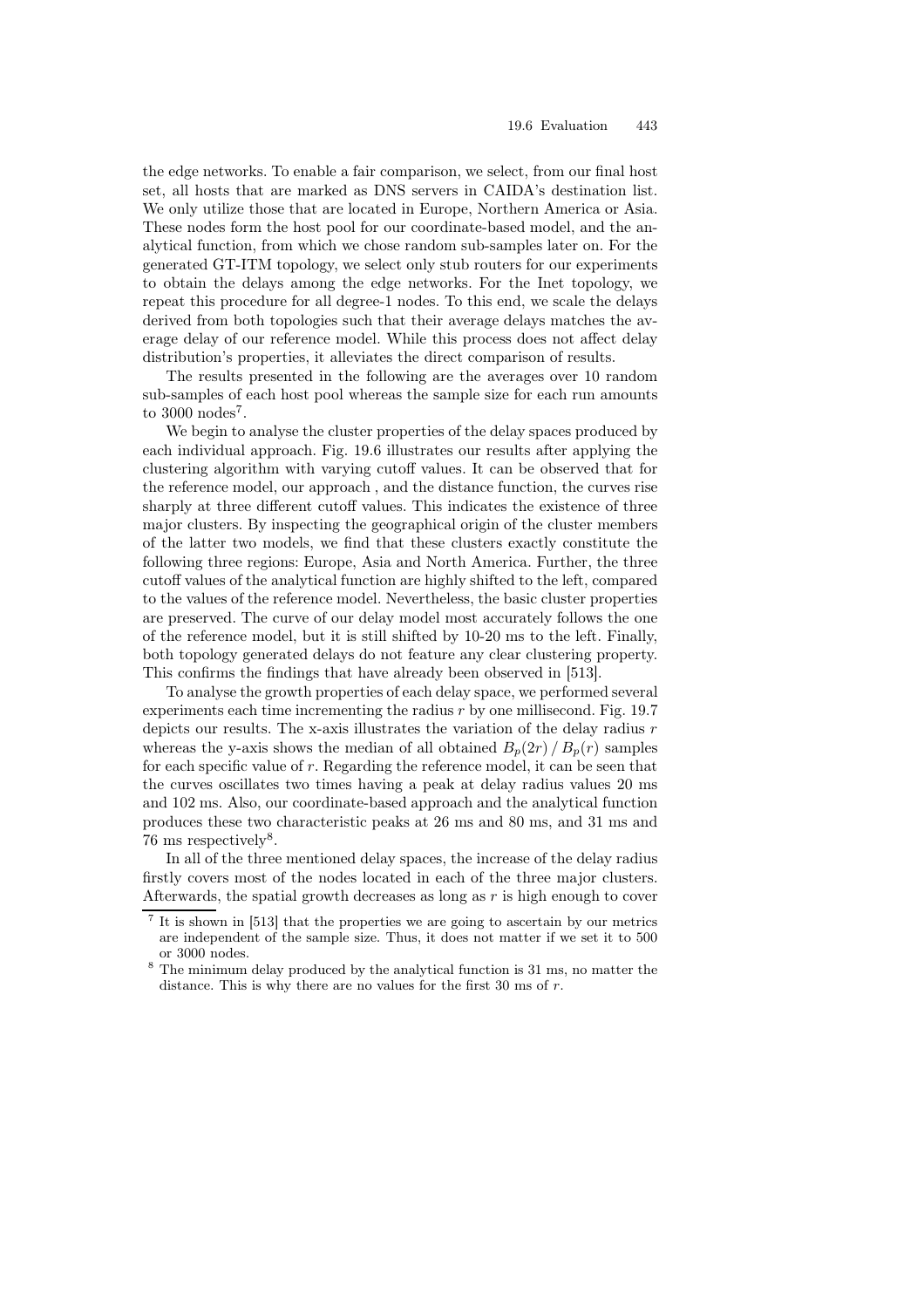

Fig. 19.6: Simulation results for cutoff delay clustering.

nodes located in another major cluster. Lastly, it increases again until all nodes are covered, and the curves flatten out. The derived growth constant for this first peak of the analytical function is, however, an order of magnitude higher than the constants of the others. This is clearly a consequence of our approximation through linear regression. Since this function only represents an average view on the global RTTs, it cannot predict lifelike delays with regard to the geographical location of peers. Nevertheless, this function performs better than both topology generated delay spaces. More precisely, none of both reflect the growth properties observed by our reference delay space.

The experiments with the  $D(k)$ -metric confirm the trend of our previous findings. The predicted delays of our coordinate-based model accurately matches the measured delays of the reference model. Fig. 19.8 illustrates the simulation results. While varying the number of  $k$  (x-axis), we plot the delay derived by the  $D(k)$ -function over the average to all-node delay. Whilst especially the measured delays and the one predicted by our model show the noticeable characteristic that there are a few nodes whose delay are significantly smaller than the overall average, the topology generated delays do not resemble this. As a consequence, it is likely that the application of PNS mechanisms in reality will lead to highly different results when compared to the ones forecasted with GT-ITM or Inet topologies. The analytical function, on the other hand, performs significantly better than the topology generators,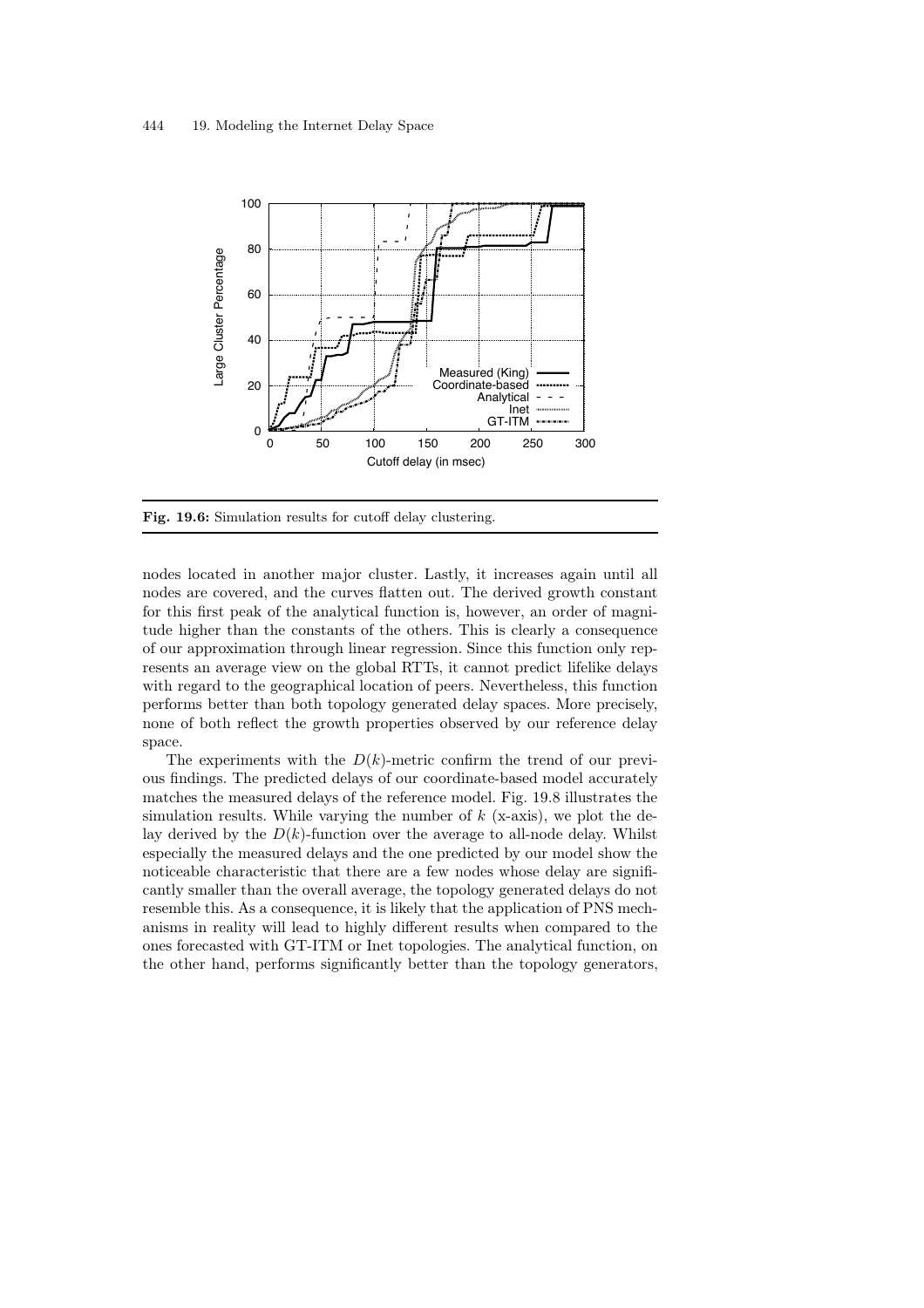19.7 Summary 445



Fig. 19.7: Simulation results for spatial growth of the modelled delay spaces.

even though there is also a noticeable difference in the results obtained by former two delay spaces.

# 19.7 Summary

Simulation is probably the most important tool for the validation and performance evaluation of P2P systems. However, the obtained simulation results may strongly depend on a realistic Internet model. Several different models for the simulation of link delays have been proposed in the past. Most approaches do not incorporate the properties of the geographic region of the host. Hosts in a generated topology thus have overly uniform delay properties. The analytical approach, on the other hand, does not provide a jitter model that reflects the different regions and the absolute delays differ from more realistic approaches. Both the King model and our proposed coordinatebased system incorporating data from real-world measurements yield similar results. The only major drawback of King is its limited scalability. It requires memory proportional to  $n^2$  and available datasets are currently limited to 3997 measured hosts. Statistical scaling of this data allows to preserve delay properties, but produces solely static delay values [513].